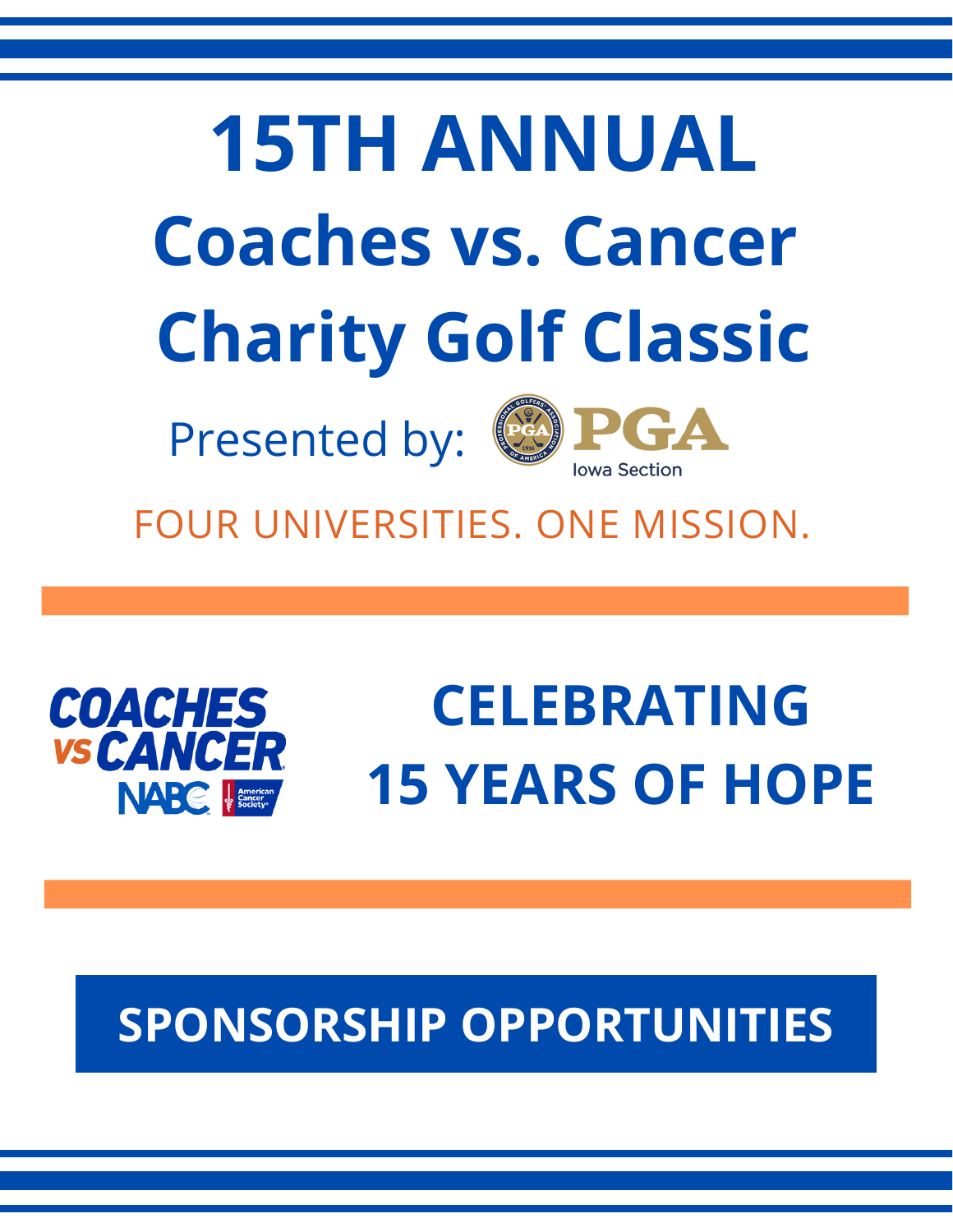### **Our History**

### **Coaches vs. Cancer - Iowa**

Dale Howard was a special coach, father, grandfather and friend who saw a need to help cancer patients and their families. He had a vision to start a Coaches vs. Cancer program in Iowa, which would bring together all four of the state's Division I men's basketball coaches. He saw this as an opportunity to play a part in raising vital funds for the fight against cancer, and his original vision has turned into a legacy as the program has raised over \$5.2 million since its inception in 2007.

We ask you to join us in continuing to fulfill Dale Howard's vision by joining our team, along with Coach Ben Jacobson, Coach Darian DeVries, Coach Fran McCaffery, and Coach T.J. Otzelberger to continue raising critical funds to fight cancer by becoming a sponsor of our 15th Annual Coaches vs. Cancer Charity Golf Classic, presented by Iowa PGA Section.

### **Coaches vs. Cancer - Nationally**

For over 25 years, the Coaches vs. Cancer program, in collaboration with the National Association of Basketball Coaches, has united coaches and fans nationwide to help the American Cancer Society defeat a common enemy – cancer. Because of their passion and dedicated support, the impact has been felt in communities nationwide.

Through fundraising and education initiatives, the Coaches vs. Cancer program has supported the American Cancer Society in helping to save more lives from cancer. Since 1993, coaches have raised more than \$110 million for the American Cancer Society.

### **American Cancer Society**

Our mission is simple. At the American Cancer Society, we strive to save lives, celebrate lives and lead the fight for a world without cancer. By conducting and funding research, sharing expert information, supporting patients and spreading the word about prevention, we are confident more people will live longer and better lives.

Great progress has been seen in the fight against cancer - we've seen a 31% decline in the cancer mortality rate over the past two decades. This decline equates to 3.2 million fewer people dying from cancer during that time period. We've made great progress, but we still have a long way to go. The fight isn't over, and we need you to join our team!

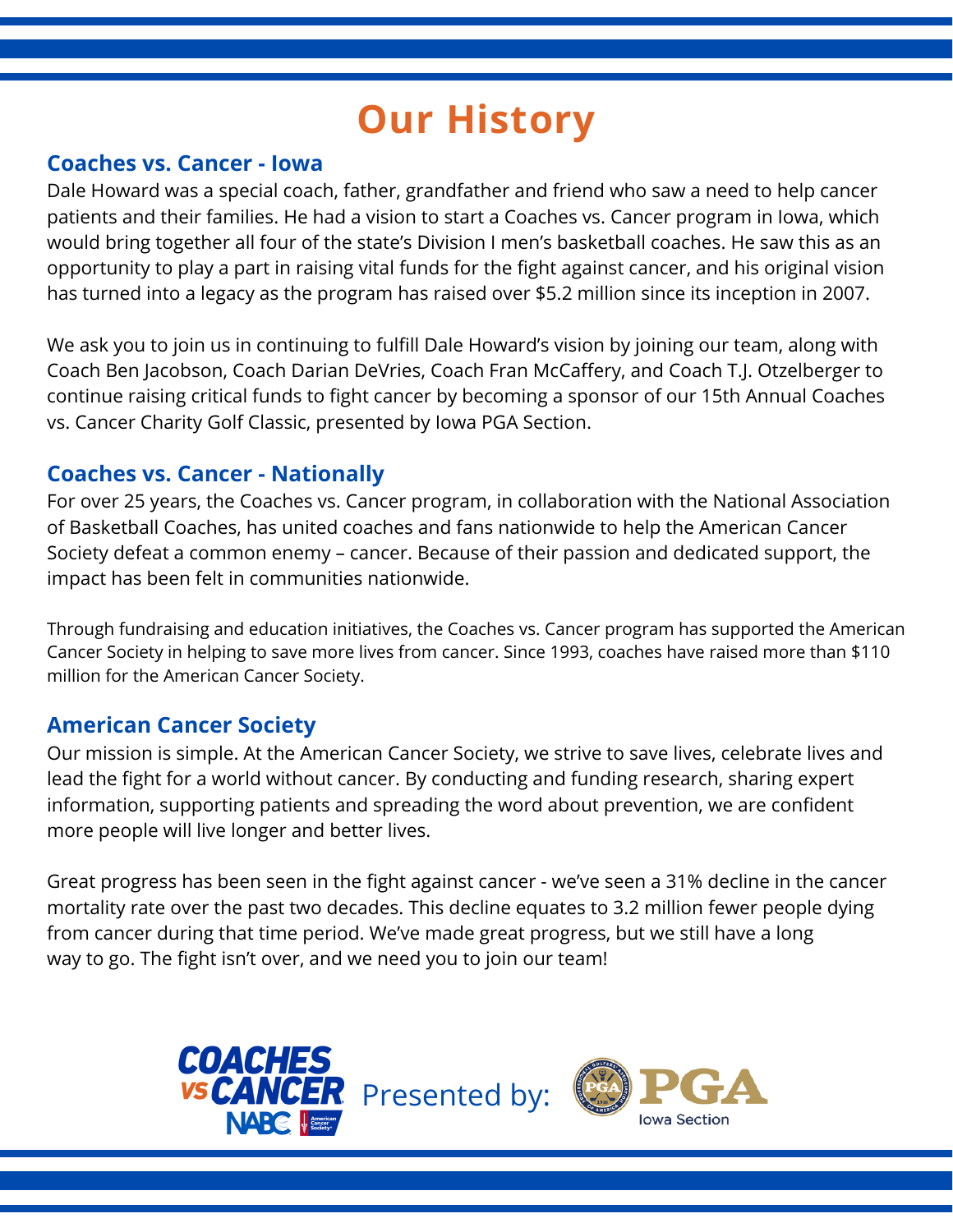### **Coaches vs. Cancer Charity Golf Classic** Celebrating 15 Years of Hope FOUR UNIVERSITIES. ONE MISSION.

#### **Event Details**

Monday, August 22, 2022 Glen Oaks County Club, West Des Moines, Iowa

To sponsor visit: www.coachesvscancergolf.com

#### **Coaches vs. Cancer Board of Ambassadors**

#### **Honorary Chair:** Steve Howard **Board Chair:** Denny Presnall

Tucker Anderson Nathan Godwin Brian Heying Scott Seeliger John Auer **Ryan Grant** Matt Jacobson Todd Shillington Paul Doerrfeld Nick Griffin Ben Ogbulu Adam Viet Casey Gibbs **Andy Hensen** Doug Parker

#### **Why Support**

The success of this event is not possible without the generous contributions of corporate supporters each year and that is why we ask you to consider joining us in becoming a sponsor. Your presence at the Coaches vs. Cancer Charity Golf Classic will make a positive statement to the entire state of Iowa and significantly highlight your commitment to the lifesaving work conducted by the American Cancer Society.

According to the American Cancer Society, approximately 1.7 million new cancer cases are expected to be diagnosed in the United States this year. More than 570,000 Americans will lose their battle. That's over 1,500 people a day. You can help create a world with less cancer by celebrating with us at our 15th Annual Coaches vs. Cancer Gala.

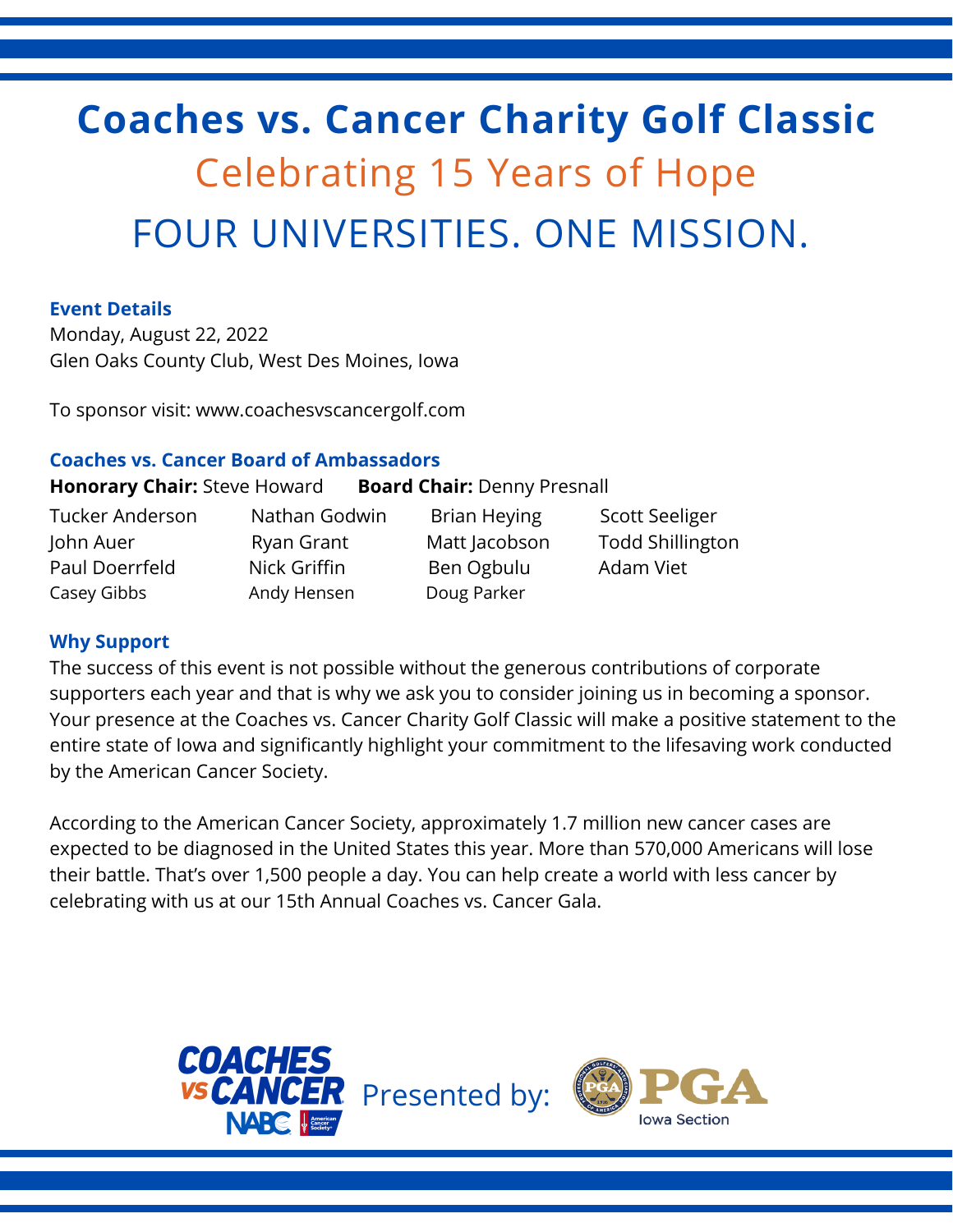### **Sponsorship Opportunities**

### **GREEN JACKET CHAMPION SPONSOR - \$20,000**

Two guest foursomes (8 players)

- Full page acknowledgement in electronic event program
- "Presented by" recognition on all materials
- Live recognition at event
- Opportunity to have company representative speak at golf event
- Opportunity to display a company banner at the event
- Foursome photos taken with coaches in attendance
- Company's logo displayed on front page of event website and on all event signage
- Company's logo included on sponsor sign at the event
- Recognition (logo or text) displayed on a keepsake pin flag –autographed by Division I Coaches

### **ACE SPONSOR - \$15,000**

Two guest foursomes (8 players)

- Full page acknowledgement in electronic event program
- "Presented by" recognition on all materials
- Live recognition at event
- Opportunity to have company representative speak at golf event
- Opportunity to display a company banner at the event
- Foursome photos taken with coaches in attendance
- Company's logo displayed on front page of event website and on all event signage
- Company's logo included on sponsor sign at the event
- Recognition (logo or text) displayed on a keepsake pin flag autographed by Division I Coaches

### **EAGLE SPONSOR - \$10,000**

10 invitations to event

- Admission to the VIP reception
- Recognition on event invitation\*
- Half page acknowledgement in event program\*\*
- Logo displayed on event website and on big screen at event
- Social media recognition pre-event on Coaches vs. Cancer Iowa Facebook page
- Corporate recognition on the table at the Gala



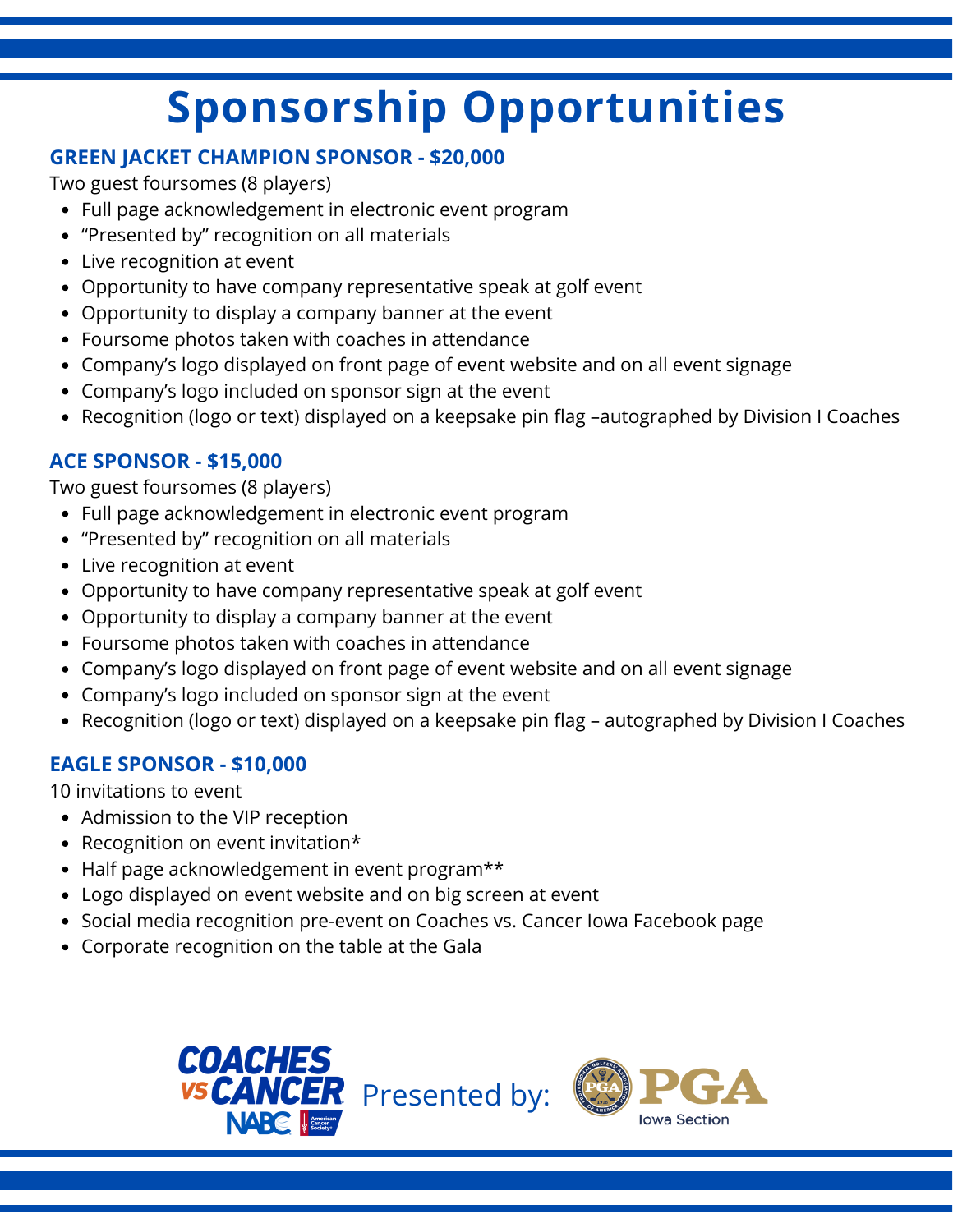## **Sponsorship Opportunities**

### **BIRDIE SPONSOR - \$5,000**

One guest foursome (4 players)

- Half page acknowledgement in electronic event program
- Company's logo displayed on event website
- Company's logo included on sponsor sign at event
- Recognition (logo or text) displayed on a keepsake pin flag
- Foursome photo for each golfer

### **PAR SPONSOR - \$2,500**

Two guest players

- Quarter page acknowledgement in electronic event program
- Company's logo displayed on event website
- Recognition on sponsor sign at event
- Foursome photo for each golfer

### **COACHES VS. CANCER SPONSOR - \$1,250**

One guest player

- Recognition on all print materials and signage throughout the event and on departure gift tags for each patron as the Parting Gift Sponsor
- Half page acknowledgement in electronic event program and logo displayed on event website
- Recognition in electronic event program
- Foursome photo

#### **HOLE SPONSOR (with display/attendee) - \$1,000**

Opportunity to have company representative on-site at a hole, with company provided branding materials, including: tent, table cloth, banner and opportunity to provide giveaways

### **HOLE SPONSOR - \$500**

Company or donor name on a tee sign recognizing you as a Hole Sponsor

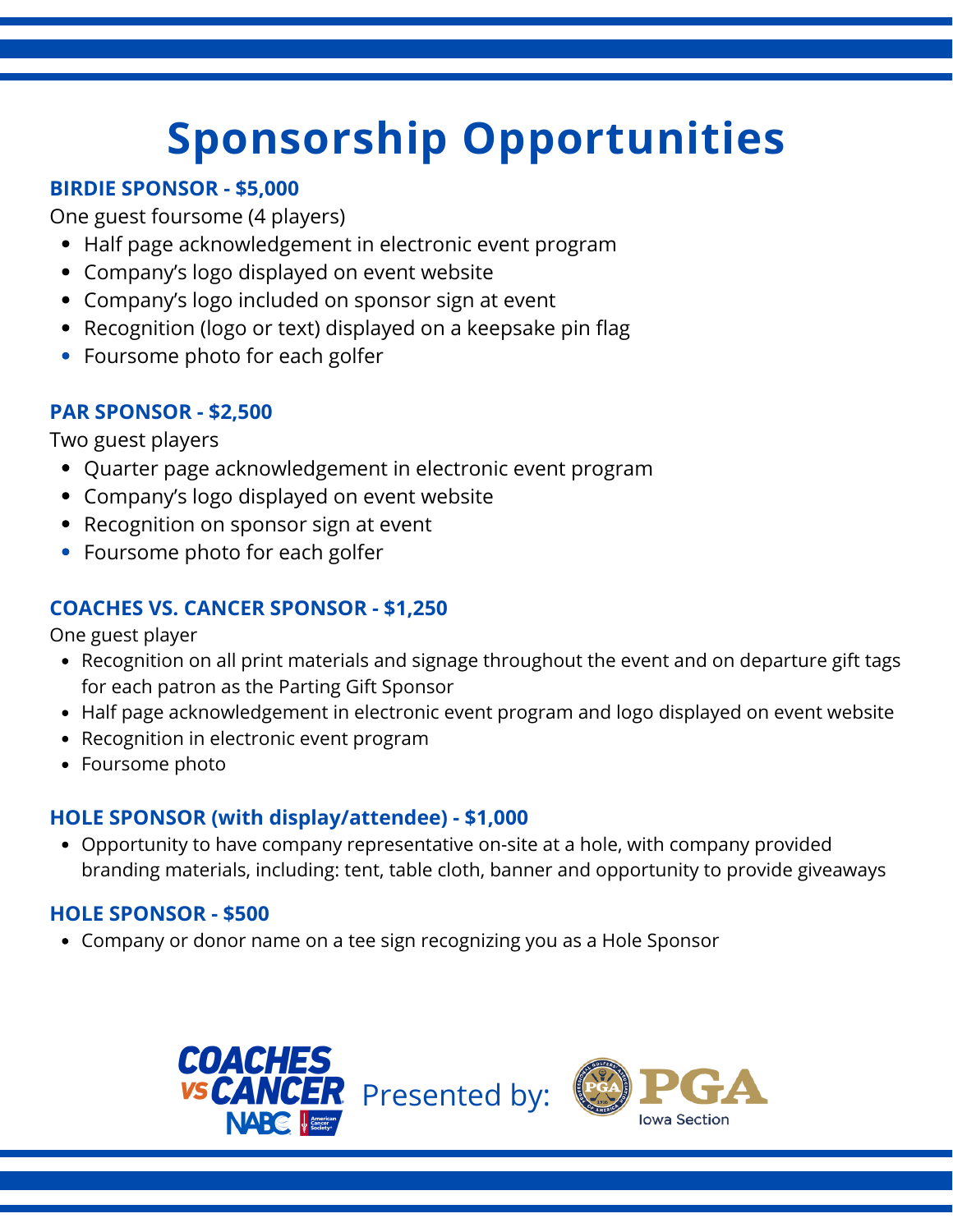### **Exclusive Sponsorship Opportunities**

### **TEE GIFT SPONSOR - \$15,000**

One guest foursome (4 players)

- Your company/donor name recognizing you as the 'Tee Gift Sponsor' in all print material and signage throughout the event
- Company name or logo displayed on event website
- Half page acknowledgement in electronic event program

### **BEVERAGE SPONSOR - \$4,000**

Two guest players

- Recognition in all print material and signage throughout the event
- Half page acknowledgement in electronic event program and logo displayed on event website

### **DINNER SPONSOR - \$3,500**

Two guest players

- Recognition in all print material and signage throughout the event
- Half page acknowledgement in electronic event program and logo displayed on event website

### **LUNCH SPONSOR - \$3,000**

Two guest players

- Recognition in all print material and signage throughout the event
- Half page acknowledgement in electronic event program and displayed on event website

### **GOLF BALL SPONSOR - \$2,500**

- Each patron will receive a dozen golf balls branded with your company's logo
- Your company name and logo included in the electronic event program publication and displayed on the event website
- Invitation for two guests to attend lunch and dinner (RSVP Required)

### **PARTING GIFT SPONSOR - \$2,000**

- Recognition on all print materials and signage throughout the event and on departure gift tags for each patron as the Parting Gift Sponsor
- Half page acknowledgement in electronic event program and logo displayed on event website